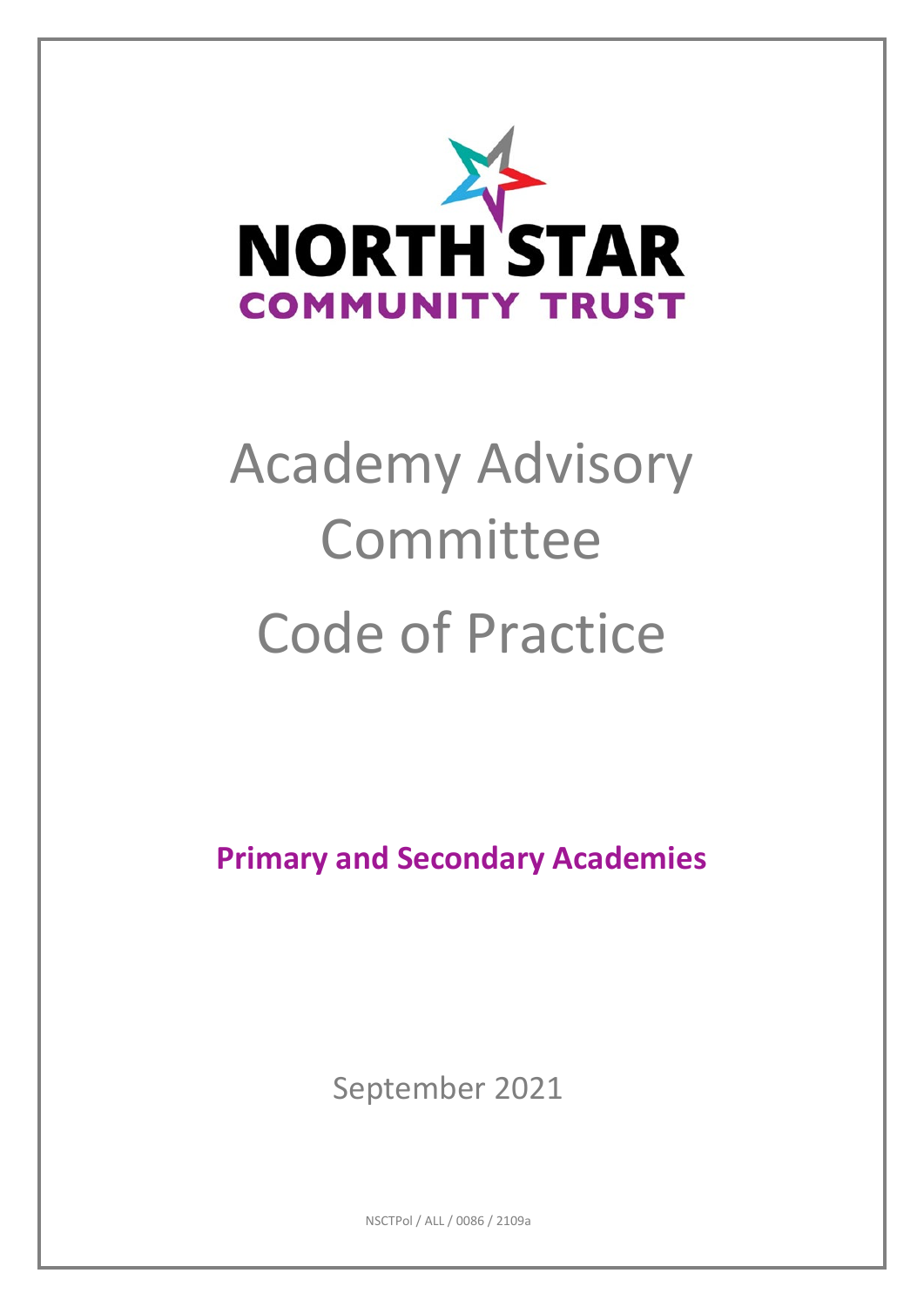This code sets out the expectations on and commitment required from members of the academy advisory committee in order for it to properly carry out its work within the academy and the community and must be read subject to the provisions of NSCT's 'Articles of Association' and 'Scheme of Delegation' which themselves are subject to amendment by the Education and Skills Funding Agency and Board of Trustees. In the event of any conflict between the terms of this Code of Practice and the Articles of Association / Scheme of Delegation, it is the latter which take precedence.

# **1. The purpose of the academy advisory committee**

1.1. Each academy's advisory committee is responsible for the conduct of the academy and for promoting high standards. It aims to ensure that pupils are attending a successful academy which provides them with outstanding education and supports their well-being.

# **2. The academy advisory committee will:**

- 2.1. Work with the Trust Board to establish the strategic direction by:
	- Supporting the vision, values, and objectives for the academy
	- Monitoring the academy development plan priorities and targets
	- Meeting statutory duties
- 2.2. Ensure accountability by:
	- Monitoring progress towards targets
	- Engaging with stakeholders
	- Contributing to academy self-evaluation

# **3. As governors we agree to the following:**

## **Role and responsibilities**

3.1. I understand the purpose of the academy advisory committee and the roles of Head teacher and Chief Executive Officer.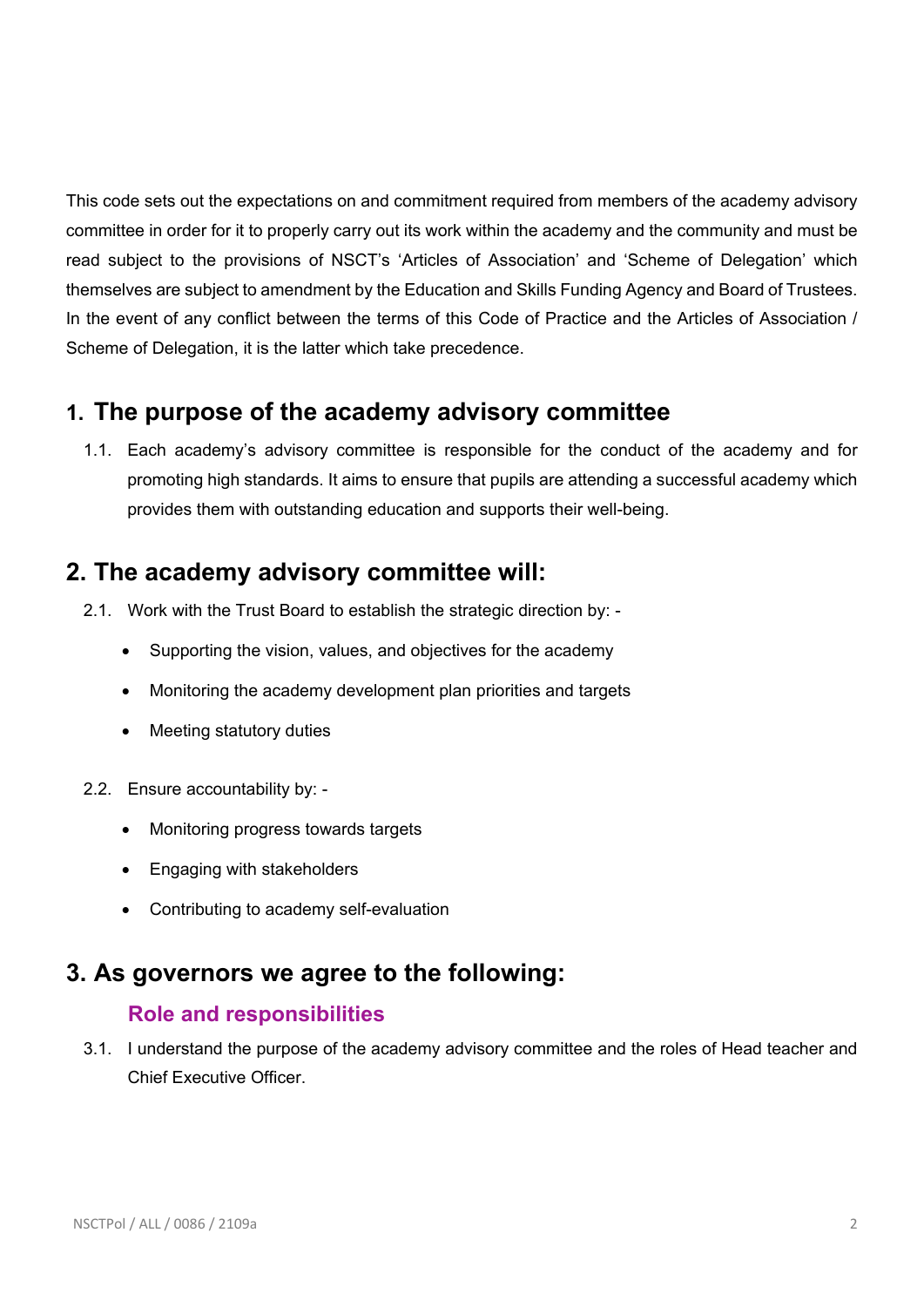- 3.2. I accept that I have no legal authority to act individually, except when the Trust Board or Academy Advisory Committee has given me delegated authority to do so, and therefore I will only speak on behalf of the academy advisory committee when I have been specifically authorised to do so.
- 3.3. I will not make public statements on behalf of the Trust / Advisory Committee / Academy and understand that such statements can and will only be made by those with the delegated authority to do so.
- 3.4. I accept that the academy advisory committee has collective responsibility for all decisions made by either it or its delegated agents. This means that I will not speak against majority decisions outside the local advisory committee meeting.
- 3.5. I have a duty to act fairly and without prejudice and, in so far as the academy advisory committee has responsibility for staff, I will fulfil all that is expected of a good employer (with the understanding that the role of governor is to redirect any staff concerns to the appropriate process).
- 3.6. I will encourage open governance and will act appropriately.
- 3.7. I will consider carefully how our decisions may affect the community and other academies or schools.
- 3.8. I will always be mindful of academy advisory committee's responsibility to maintain and develop the ethos and reputation of our academy. Our actions within the academy and the local community will reflect this.
- 3.9. In making or responding to criticism or complaints affecting the academy I will contribute to ensuring the academy advisory committee follows the established procedures regardless of my personal view.
- 3.10. I will support the Head teacher and senior leadership team but will pro-actively question and provide both scrutiny and challenge.

# **Commitment**

- 3.11. I acknowledge that accepting office as a governor involves the commitment of my time, be that at evening meetings, regular training or visits to the school.
- 3.12. I will familiarise myself with and abide by the *7 principles of Public Life*, as set out by the Committee of Standards in Public Life.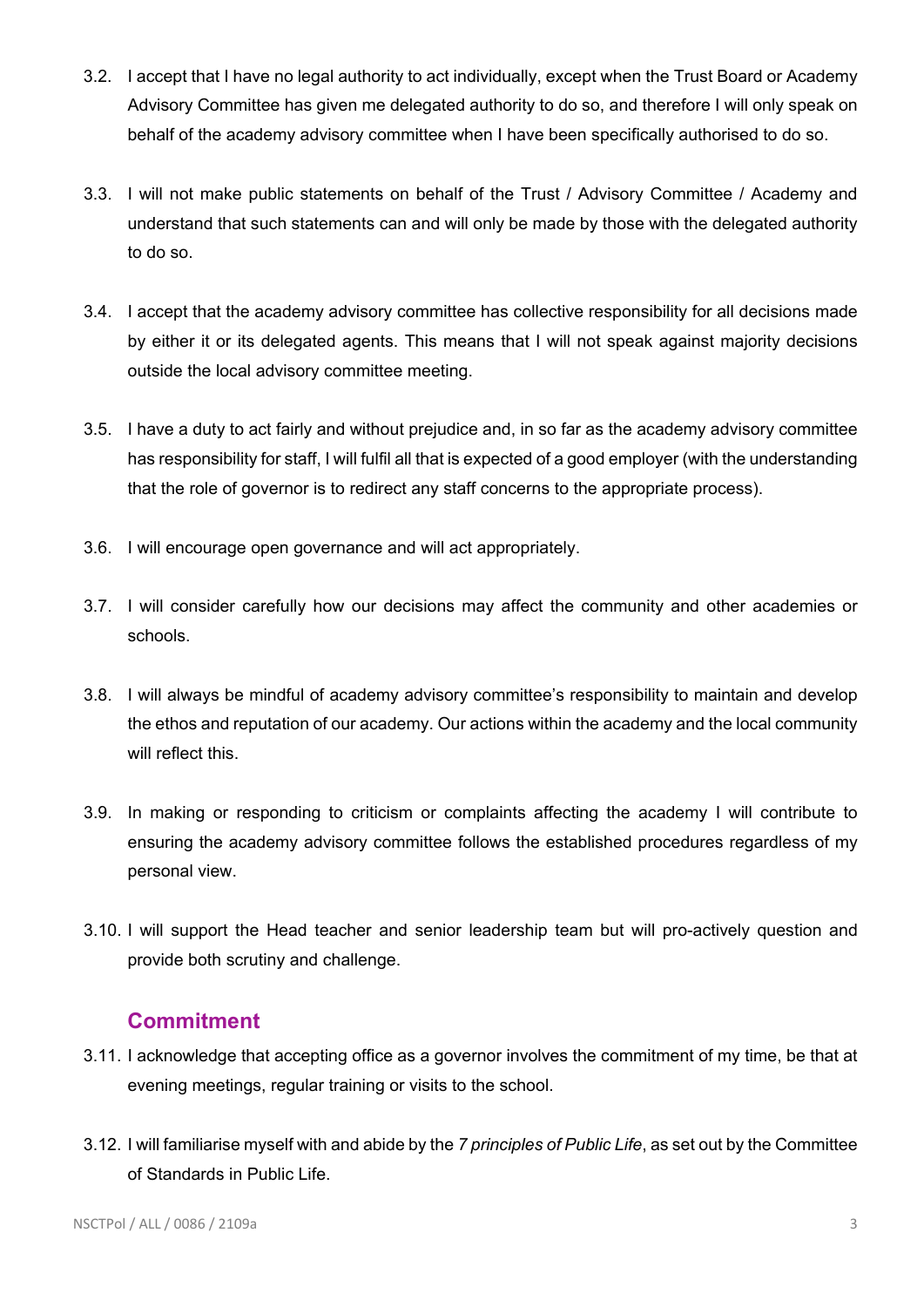- 3.13. I understand there is an expectation that I attend all scheduled meetings and read papers in advance of those meetings. Where I cannot attend, I will explain in advance why I am unable to do so. I am aware that continued non-attendance may result in consideration of or actual removal from the academy advisory committee. Where meetings are via video conferencing I understand that I need to be visible on screen.
- 3.14. I will involve myself actively in the work of the academy advisory committee and accept my fair share of responsibilities, including visits and service on any working groups.
- 3.15. I will get to know the academy well and respond to opportunities to involve both myself and the academy advisory committee in academy activities.
- 3.16. In addition to scheduled meetings I will visit the academy at least once per term, with all visits to the academy arranged in advance with appropriate staff and undertaken within the scrutiny framework established by the academy advisory committee and / or agreed with the Head teacher.
- 3.17. I will consider seriously my individual and our collective needs for training, learning and development, and will ensure I attend training in order to maintain my effectiveness as governor.
- 3.18. I accept that I am a representative of North Star Community Trust and will not, through my behaviour or actions, knowingly bring the organisation into disrepute (including comments made on or via social media applications or websites).
- 3.19. I accept that in the interests of open governance, our names and date of appointment will be collected and published on the DfE's national database of governors and this in addition to our term of office, roles on the advisory committee, attendance records, relevant business and pecuniary interests, type of governor and the body responsible for appointing us will be published on the school's website.
- 3.20. I accept that the role of governor is subject to appropriate DBS checks and failure to engage in this process will result in my removal from the role of governor.

## **Relationships**

3.21. I will strive to work as part of a team in which constructive working relationships are actively promoted.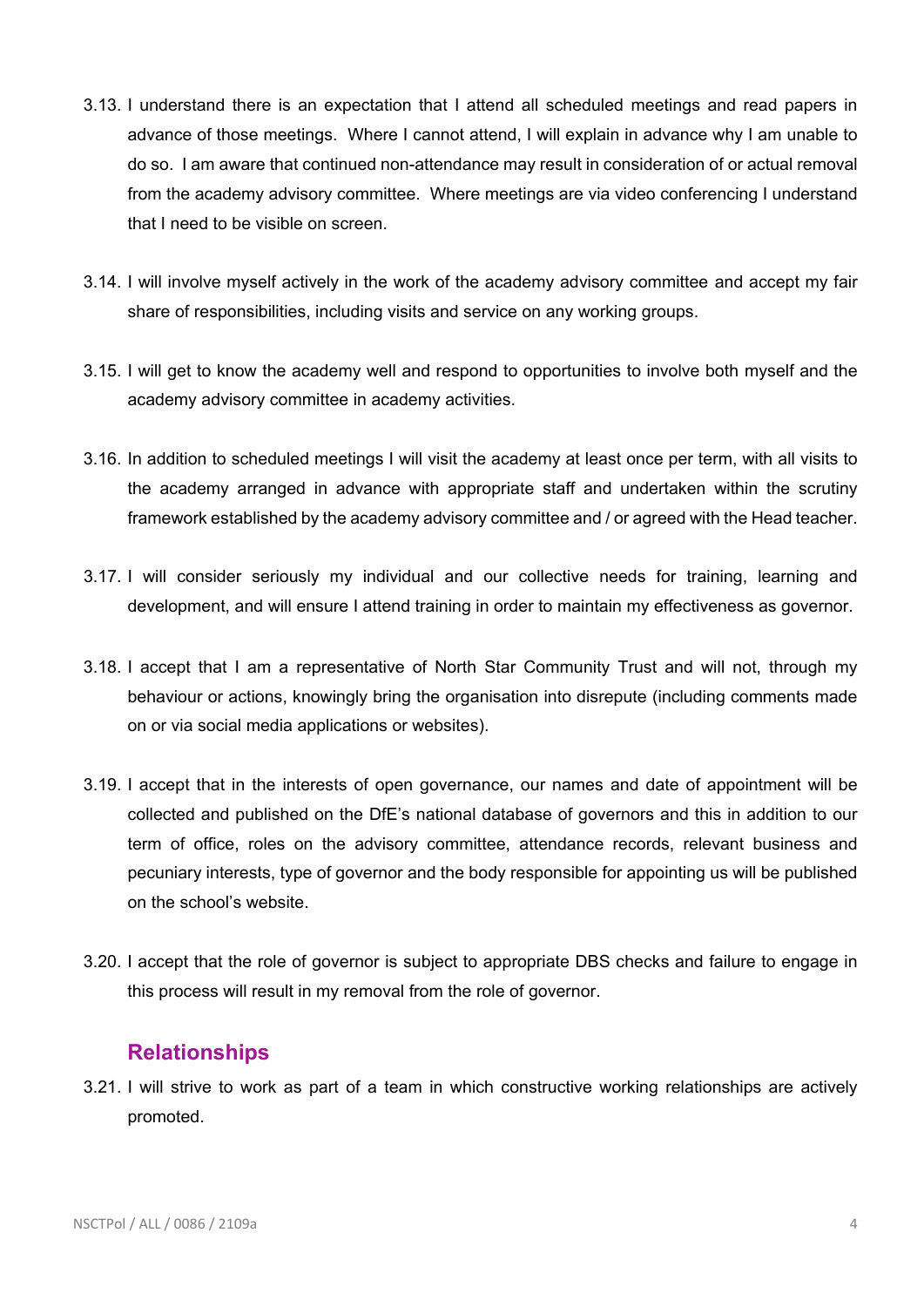- 3.22. I will express views openly, courteously and respectfully in all communications with other governors.
- 3.23. I will support the chair of the termly meetings in their role of ensuring appropriate conduct both at meetings and at all times.
- 3.24. I am prepared to answer queries from other governors in relation to delegated functions and take into account any concerns expressed, and will acknowledge the time, effort and skills that have been committed to the delegated function by those involved.
- 3.25. I will seek to develop effective working relationships with the Trust Board, Chief Executive Officer, Head teacher, staff, parents, other relevant agencies and the community.

## **Conflicts of interest**

- 3.26. I will record any pecuniary or business interest (including those related to people I am connected with) that we have in connection with the academy advisory committee's business in the *Register of Business Interests*, and if any such conflicted matter arises in a meeting I will offer to leave the meeting for the appropriate length of time.
- 3.27. I will declare any conflict of loyalty at the start of any meeting should the situation arise.
- 3.28. I will act in the best interests of the academy as a whole and not as a representative of any group, even if elected to the academy advisory committee.

## **Breach of this code of practice**

- 3.29. If I believe this code has been breached, I will raise this issue with the Chair. The academy advisory committee will only use suspension / removal as a last resort after consulting the Chief Executive Officer and seeking to resolve any difficulties or disputes in more constructive ways.
- 3.30. Should I believe the Chair has breached this code, I will raise this issue directly with the Chief Executive Officer.

## **Confidentiality**

3.31. I understand that the Trust Academies are obliged to comply with UK GDPR and the Data Protection Act 2018. I will observe complete confidentiality when matters are deemed confidential or where they concern specific members of staff or pupils, both inside or outside the academy.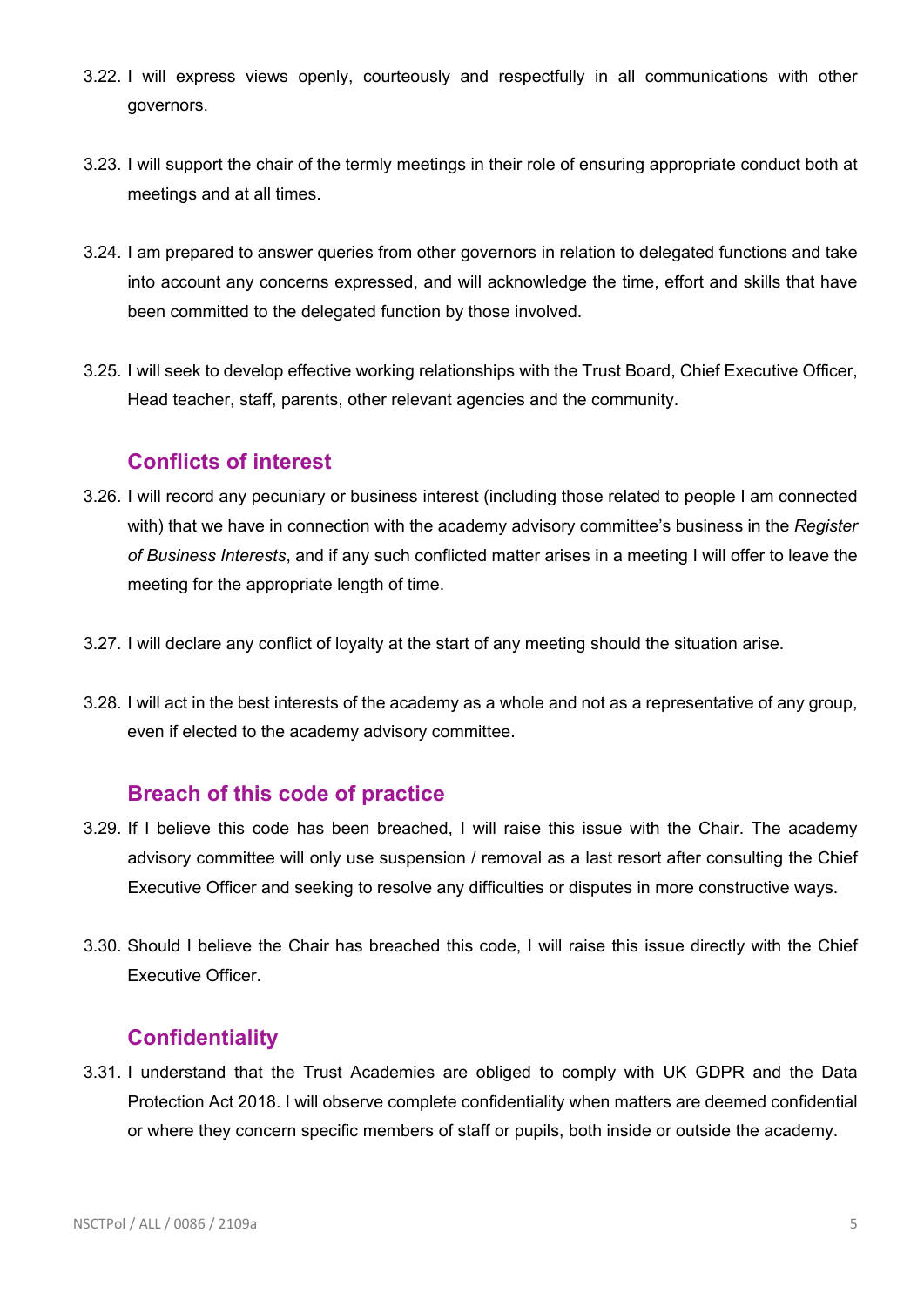- 3.32. Revealing or disseminating confidential information without prior authorisation from the chair or head teacher shall be considered cause for removal from the academy advisory committee. (Individuals can be held accountable under UK GDPR and the Data Protection Act 2018)
- 3.33. I will exercise the greatest prudence at all times should discussions regarding academy business arise outside of an academy advisory committee meeting.
- 3.34. Where they occur, I will not reveal the details of any academy advisory committee's vote.
- 3.35. I will hold confidential within the academy advisory committee all discussions and deliberations that may occur in the process of arriving at decisions.
- 3.36. I understand that the position we hold on the academy advisory committee is separate from that of other positions we may hold at the academy (including, where applicable, that of parent). Our responsibilities to the academy advisory committee remain in effect whilst performing the duties of any other positions we may hold.
- 3.37. Resignations should ideally be announced at meetings at least one full term in advance. The governance team should be notified.
- 3.38. Upon the conclusion, resignation or termination of my role as a governor, I will return or securely destroy all documents and other materials in my possession obtained during our term as a member of the academy advisory committee. This may relate to electronic, paper or other medium.
- 3.39. These agreements and obligations shall survive the termination or conclusion of my term on the academy advisory committee.

# **4. Declaration**

4.1. Advisory committee members are asked to sign and return the final page of this document and accept that the content of this document may occasionally be amended in line with governance requirements and both the legislation and statutory guidance from which it is derived.